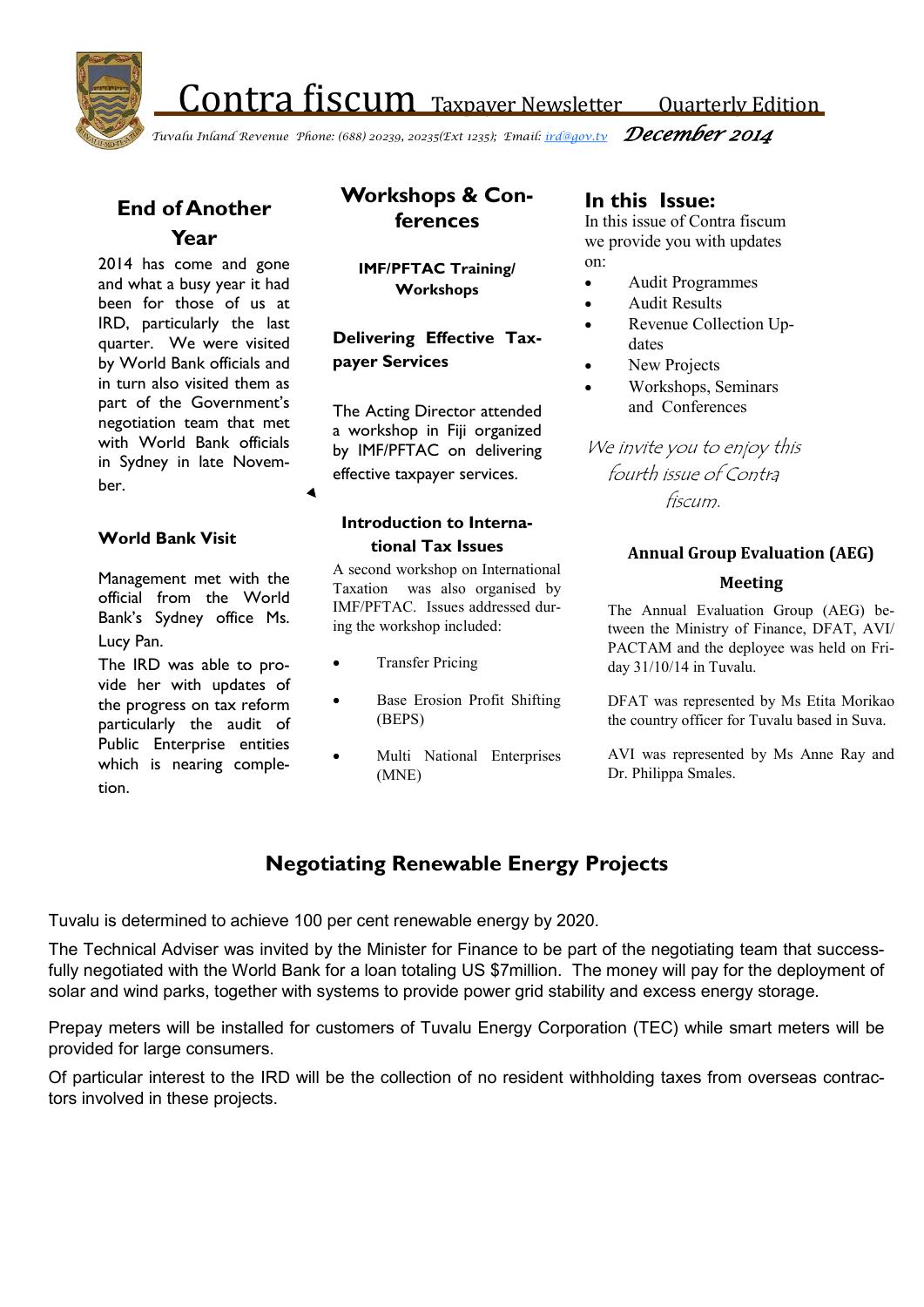Contra fiscum Taxpayer Newsletter Quarterly Edition



*Tuvalu Inland Revenue Phone: (688) 20239, 20235(Ext 1235); Email: [ird@gov.tv](mailto:ird@gov.tv) December 2014*

# **Audit Programme in 2014**

We have been over ambitious in our planned audit cases for each tax type, particularly for PAYE. The result from the one completed case was very satisfactory. We will need to improve on number of completed cases in 2015.

Net Profit Tax audits take some time to complete and our competency is still not at a level where we can see a quick turn around in the audit of NPT.

We should be able to complete more TCT audits once we move into the audit of the private sector in 2015.

We can also increase our audit coverage of Room Tax in 2015.

The survey conducted early in the year on Presumptive Tax revealed a very high level of non compliance for this tax type. Quite a large number were operating businesses but not registered with the IRD. These have now been issued Tax Identification Numbers (TIN) and some are already paying Presumptive Tax on a quarterly basis.

| <b>Tax Type</b>        | <b>Planned</b><br>Cases | Work In<br><b>Progress</b> | Completed<br>Audit | Audit<br><b>Result</b> | <b>Penalty</b><br>Charged | Audit &<br><b>Penalty</b> |
|------------------------|-------------------------|----------------------------|--------------------|------------------------|---------------------------|---------------------------|
| Income Tax (PAYE)      | 6                       | 2                          |                    | 100,484.49             |                           | 100.484.49                |
| Net Profit Tax         | 3                       |                            |                    |                        |                           |                           |
| <b>Consumption Tax</b> | 8                       | 3                          | 1                  | 302,164.62             |                           | 302,164.62                |
| Presumptive Tax        | 20                      | 13                         | 16                 | 9,640.00               | 720.00                    | 10,360.00                 |
| Room Tax               | 3                       |                            |                    | 351.16                 |                           | 351.16                    |
| <b>Total Results</b>   | 40                      | 18                         | 20                 | 412,640.27             | 720.00                    | 413,360.27                |

# **2014 Tax Audit Programme**

# **Annual Review of Staff**

 (GAO 3.9.1). The review will be carried out on a six monthly basis. The report will be con-The IRD management team has put in place a six monthly review system for staff. The review format is designed to match FORM P6 of the Annual Appraisal Report under the GAO solidated at the end of each year for the staff annual appraisal report.